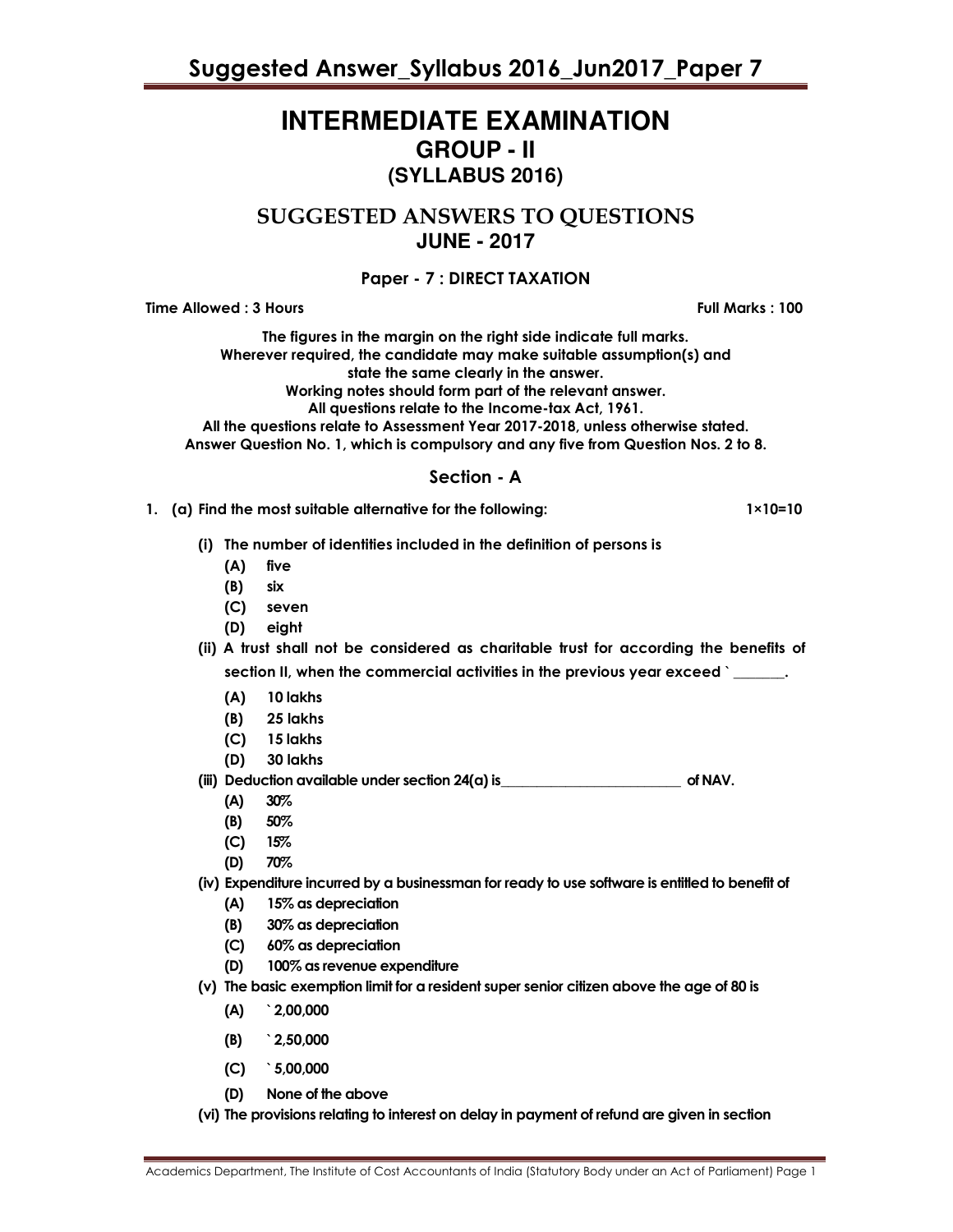- (A) 234A
- (B) 234B
- (C) 244A
- (D) 244B

(vii)Which of the following can be corrected while processing the return of income under section 143(1)?

- (A) Any arithmetical error in the return
- (B) Any mistake in the return of income
- (C) Any error of principle in the return of income
- (D) Any claim by the taxpayer which is against law

(viii)Notice under section 156 is given for

- (A) failure to submit return
- (B) tax demand
- (C) deferment of tax
- (D) None of the above
- (ix) As per section 271H, where a person fails to file the statement of tax deducted/ collected at source i.e. TDS/TCS return on or before the due dates prescribed in this regard, then he shall be liable to pay penalty under section 271H. Maximum penalty that can be levied is \_
	- (A) 1,00,000, but not exceeding the amount of TDS/TCS.
	- (B) 2,00,000
	- (C) 3,00,000
	- (D) 3,00,000
- (x) The threshold exemption limit for Equalization levy is?
	- (A) ` 5 lakh
	- (B) ` 3 lakh
	- (C) ` 2 lakh
	- (D) ` 1 lakh

#### (b) Match the following: 1×5=5

| (i)   | Section 87A             | (A) | 5000                          |
|-------|-------------------------|-----|-------------------------------|
| (i)   | Section 80GG            | (B) | 5000 (or) Actual Tax (w.e.l.) |
| (iii) | Sukanya Samrudhi Scheme | (C) | 1500                          |
| (iv)  | Minor child exemption   | (D) | 30% deduction                 |
| (v)   | Arrears of rent         |     | Section 80C                   |

- (c) State whether true or false: 1×5=5
	- (i) An Indian company is always resident in India.
	- (ii) Salary received by a member of Parliament is exempt.
	- (iii) Income of a self-occupied property cannot be negative.
	- (iv) Preliminary expenditure are allowed deduction in 10 equal instalments.
	- (v) Capital gain arises from the transfer of any capital asset.

- 
- (i) In case of an Indian citizen who leaves India during the previous year for employment outside India, the period of 60 days shall be substituted by\_\_\_\_\_ days.
- (ii) Scholarship received by a student was ` 2,000 p.m. He spends ` 16,000 for meeting
	- the cost of education. The Balance `8,000 is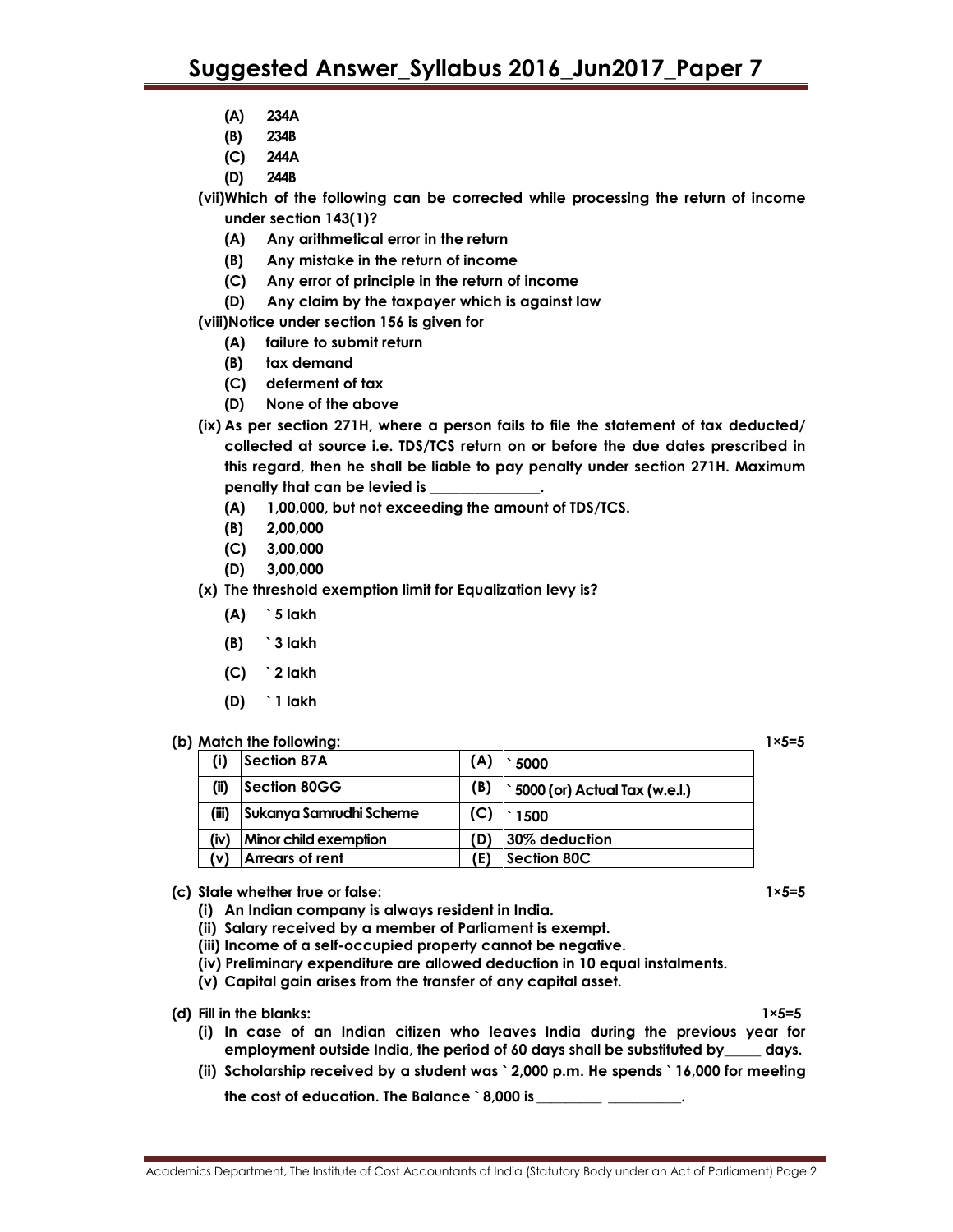- (iii) Generally, income is taxable under the head, house property only when the assesse is the \_\_\_\_\_\_\_\_\_\_\_ of such house property.
- (iv) Salary, bonus, commission or remuneration due to or received by a working partner from the firm is taxable under the head \_\_\_
- (v) Period for holding bonus shares or any other financial asset without any payment shall be reckoned from the date of \_\_\_\_\_\_\_\_\_\_\_\_\_\_\_.

#### Answer:

- 1. (a) (i)  $(C)$ 
	- (ii) There is no option in respect of correct answer as it should be 20% of gross receipt.
	- $(iii)$   $(A)$
	- (iv) (D)
	- $(V)$   $(C)$
	- (vi) (C)
	- (vii) (A)  $(viii)$   $(B)$
	- $(ix)$   $(A)$
	- $(x)$   $(D)$ 
		-

(b)

|       | Section 87A             | (B) | 5,000 (or) Actual Tax (w.e.l.) |
|-------|-------------------------|-----|--------------------------------|
| (ii)  | Section 80GG            | (A  | 5.000                          |
| (iii) | Sukanya Samrudhi Scheme | E   | Section 80C                    |
| (iv)  | Minor child exemption   |     | 1.500                          |
|       | Arrears of rent         | וחי | 30% deduction                  |

- (C) (i) True
	- (ii) False
	- (iii) False
	- (iv) False
	- (v) True
- (d) (i) 182
	- (ii) Exempt
	- (iii) Owner
	- (iv) Profits and gains of business or profession
	- (v) Allotment

## Section B

#### Answer any five questions from this section.

2. (a) Mr. Ramesh, an Indian citizen, gives you the following information for the year ended 31.03.2017. `

| <b>Business income in Mumbai</b>                                            | 2,50,000 |
|-----------------------------------------------------------------------------|----------|
| Rental income from property let out in London (Converted in Indian rupees)  | 5,40,000 |
| Fixed deposit interest in India from LMN Bank                               | 60,000   |
| Fixed deposit interest from Bank of England (Converted in Indian rupees)    | 40,000   |
| Business consultancy income from Essex Ltd. in Hampshire (England), being   | 75,000   |
| $\alpha$ company incorporated in Delhi having branch office in England. The |          |
| business is managed from Delhi. (Converted in Indian rupees)                |          |
| Agricultural income from land located in Malaysia (Converted in Indian)     | 90,000   |
| rupees)                                                                     |          |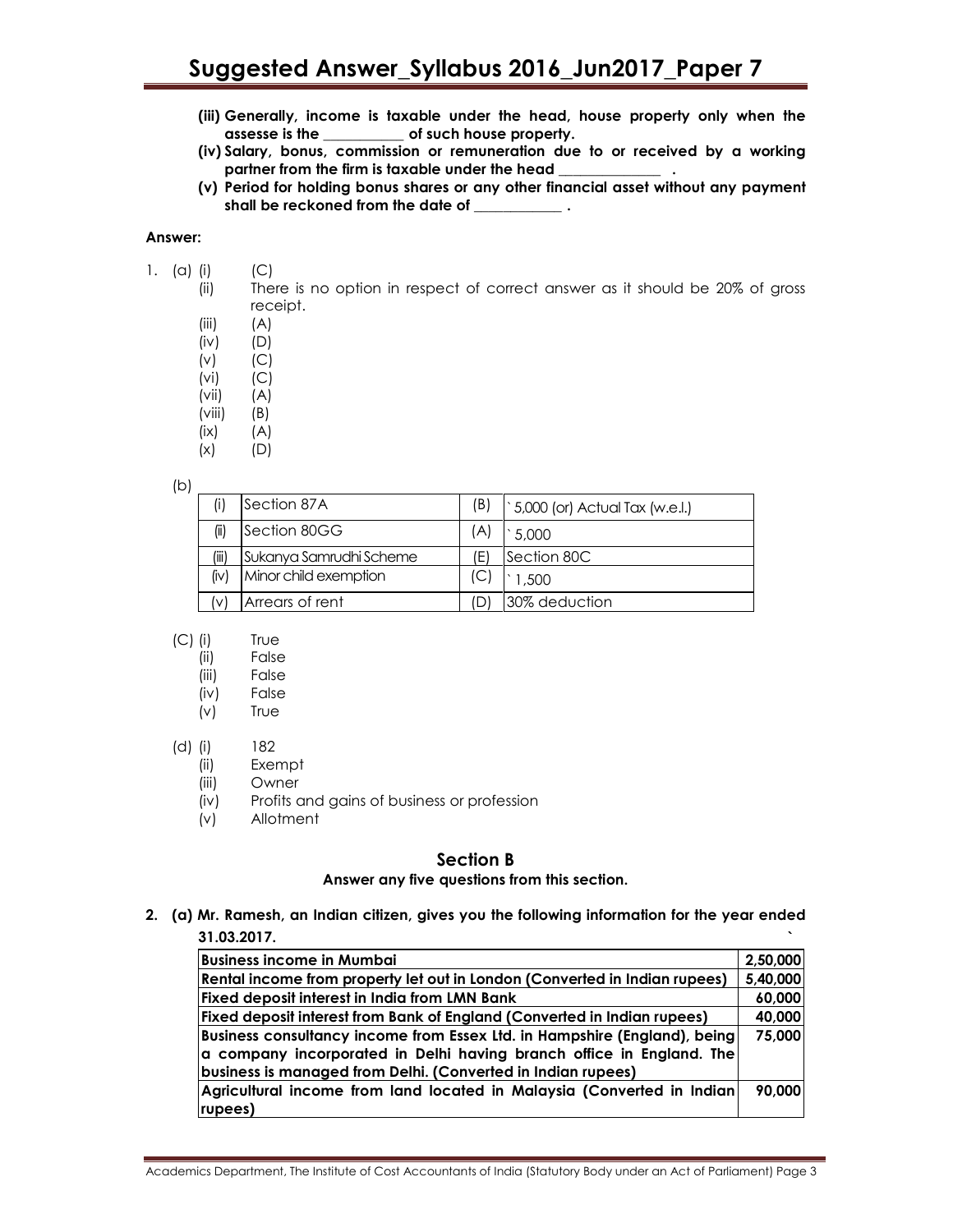Income from nursery at Alwar, Rajasthan 1,40,000

Mr. Ramesh returned to India on 15.06.2016 after remaining in England for 10 years. During the last 4 years he was in India for 100 days only. Determine the residential status of Mr. Ramesh for the assessment year 2017-18 and compute his total income chargeable to tax in India by giving reason for treatment of each item. Note: Ignore Double Taxation Avoidance Agreement (DTAA). 8

(b) Mr. Raghu is employed with Yes Power Co Ltd. as General Manager (Finance) at Kolkata. He furnishes you the following information for the year ended 31.03.2017. `

| Basic salary (per month)                                                      | 40,000 |
|-------------------------------------------------------------------------------|--------|
| Dearness allowance (per month) eligible for retirement benefits               | 30,000 |
| Rent-free accommodation is provided.                                          |        |
| A car was provided to him from 01.06.2016 (engine cubic capacity more         |        |
| than 1.6 litres). It is used both for official and personal purposes. Running |        |
| expenses are fully met by employer. Mr. Raghu drives the car himself.         |        |
| Provident fund contribution of both employer and employee 12% of basic        |        |
| pay and dearness allowance.                                                   |        |
| Fixed tiffin allowance (per annum)                                            | 20,000 |
| Fixed medical allowance (per annum)                                           | 30,000 |
| Credit card annual fee paid by employer (used for personal purposes)          | 7,000  |
| Only son of Mr. Raghu is given free education in the school run by the        |        |
| employer. Cost of education is 1,500 per month.                               |        |
| Loan taken by Mr. Raghu from provident fund during the year                   | 50,000 |
| Compute the total income of Mr. Raghu for the assessment year 2017-18.        |        |

### Answer:

2. (a) Mr. Ramesh has remained in India for more than 182 days during the financial year 2016 - 17 and therefore, he satisfies one of the basic conditions.

He does not satisfy the other basic conditions viz. (i) stay of 365 days or more in 4 (preceding) years preceding the previous year.

As regards additional condition he has been non-resident in 9 out of 10 previous years. Also, his stay in India was less than 730 days during 7 years preceding the previous year 2016-17.

Therefore his status would be resident but not ordinarily resident.

| Source of Income                      | Reason                                                                                                                                                                   |            |
|---------------------------------------|--------------------------------------------------------------------------------------------------------------------------------------------------------------------------|------------|
| Business income                       | Since the income accrues in India, it is chargeable<br>to tax in India                                                                                                   | 2,50,000   |
| Income property in<br>London          | It accrues outside India and it is not from a business<br>controlled or profession set up in India. Hence not<br>chargeable in India.                                    | <b>Nil</b> |
| from LMN Bank                         | Fixed deposit interest Since the income accrues in India it is chargeable to<br>tax in India                                                                             | 60,000     |
|                                       | Fixed deposit interest It accrues outside India and it is not from a business<br>from Bank of England controlled or profession set up in India. Hence not<br>chargeable. | <b>Nil</b> |
| <b>Business consultancy</b><br>income | It accrues or arises outside India and is from a<br>business controlled from Delhi. Hence chargeable to<br>tax.                                                          | 75,000     |
| Agri income from<br>Malaysia          | It is not chargeable to tax since it is not arising from a<br>business controlled or set up in India.                                                                    | Nill       |

Computation of Total Income of Mr. Ramesh for the Assessment Year 2017-18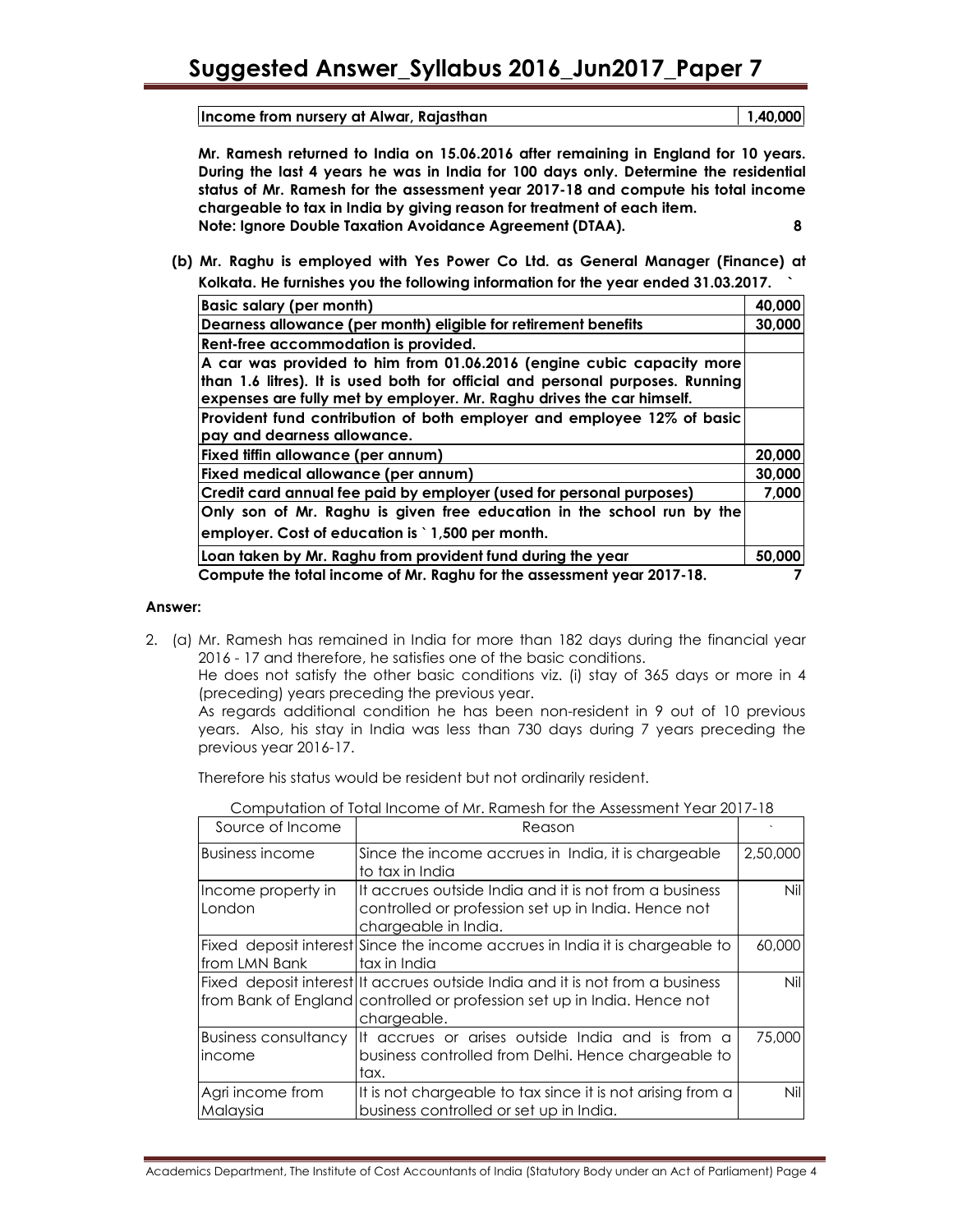| Income from Nursery Being agricultural income it is exempt under section<br>10/1 | Nill     |
|----------------------------------------------------------------------------------|----------|
| Total Income                                                                     | 3,85,000 |

(b) Computation of Total Income of Mr. Raghu for the Assessment Year 2017-18

| <b>Basic salary</b>                                                      | 4,80,000  |
|--------------------------------------------------------------------------|-----------|
| Dearness allowance - eligible for retirement benefits                    | 3,60,000  |
| Rent-free accommodation provided @ 15% of salary                         | 1,33,500  |
| A car was provided to him from 01.06.2016 (engine cubic capacity more    | 24,000    |
| than 1.6 litres). Used both for official and personal purpose. Running   |           |
| expenses met by employee. $(2400 \times 10)$                             |           |
| Provident fund contribution of employer up to 12% is not chargeable to   | Nil       |
| tax as perquisite.                                                       |           |
| Fixed Tiffin allowance - always taxable                                  | 20,000    |
| Fixed medical allowance - It is always taxable                           | 30,000    |
| Credit card annual fee paid by employer (used for personal purposes)-    | 7,000     |
| taxable                                                                  |           |
| Only son of Mr. Raghu is given free education in the school run by the   | 18,000    |
| employer. Cost of education ` 1,500 per month. Since the cost of         |           |
| education exceeds `1,000 it is fully taxable                             |           |
| Loan taken by Mr. Raghu from provident fund during the year- not taxable | Nil       |
| "Salaries" / Gross Salary Income                                         | 10,72,500 |
| Less: Deduction U/s. 80 C                                                |           |
| In respect of PF contribution by the employee $@12\%$ of $@140,000$      | 1,00,800  |
| Total Income                                                             | 9,71,700  |

### 3. (a) Gopi Industries furnishes you the following details:

| <b>Particulars</b>                               | Machinery Computers Furnitures |          |                   |
|--------------------------------------------------|--------------------------------|----------|-------------------|
| WDV as on 01.04.2016                             | 20,00,000                      |          | 6,00,000 2,00,000 |
| Purchased during the year and used for more than | 4,00,000                       | 1,00,000 | 40,000            |
| $ 180 \text{ days} $                             |                                |          |                   |
| Purchased and used w.e.f. 01.01.2017             | 1.00.000                       | 2.00.000 | 20,000            |
| Sold a group of assets on 01.03.2017             | 2,00,000                       | 1,00,000 | 50,000            |

Compute depreciation allowable for the assessment year 2017-18. Ignore additional depreciation. 6 and 20 km s and 20 km s and 20 km s and 20 km s and 20 km s and 20 km s and 20 km s and 20 km s  $\delta$ 

(b) Rao and Jain is a partnership firm, consisting of 5 partners, with turnover of ` 1,20,00,000 for the year ended 31.03.2017. The partnership deed provides for interest on capital at 14% per annum on the capital contribution of ` 5 lakhs each made by all the partners. All the partners are eligible for monthly working partner salary of ` 10,000 each. The firm provides you the following additional information:

| Depreciation eligible under Income-tax Rules, 1962                                                                                                                                                | $\degree$ 2,00,000 |
|---------------------------------------------------------------------------------------------------------------------------------------------------------------------------------------------------|--------------------|
| Interest paid on unsecured loans for which no tax was deducted at<br>source during the year or before the due date for filing return of income<br> u/s 139(1)                                     | 5,00,000           |
| Contract payments made during the year for which tax was deducted<br>but remitted in financial year 2017-18 and before 'due date' for filing the<br>return of income specified in section 139(1). | 1,00,000           |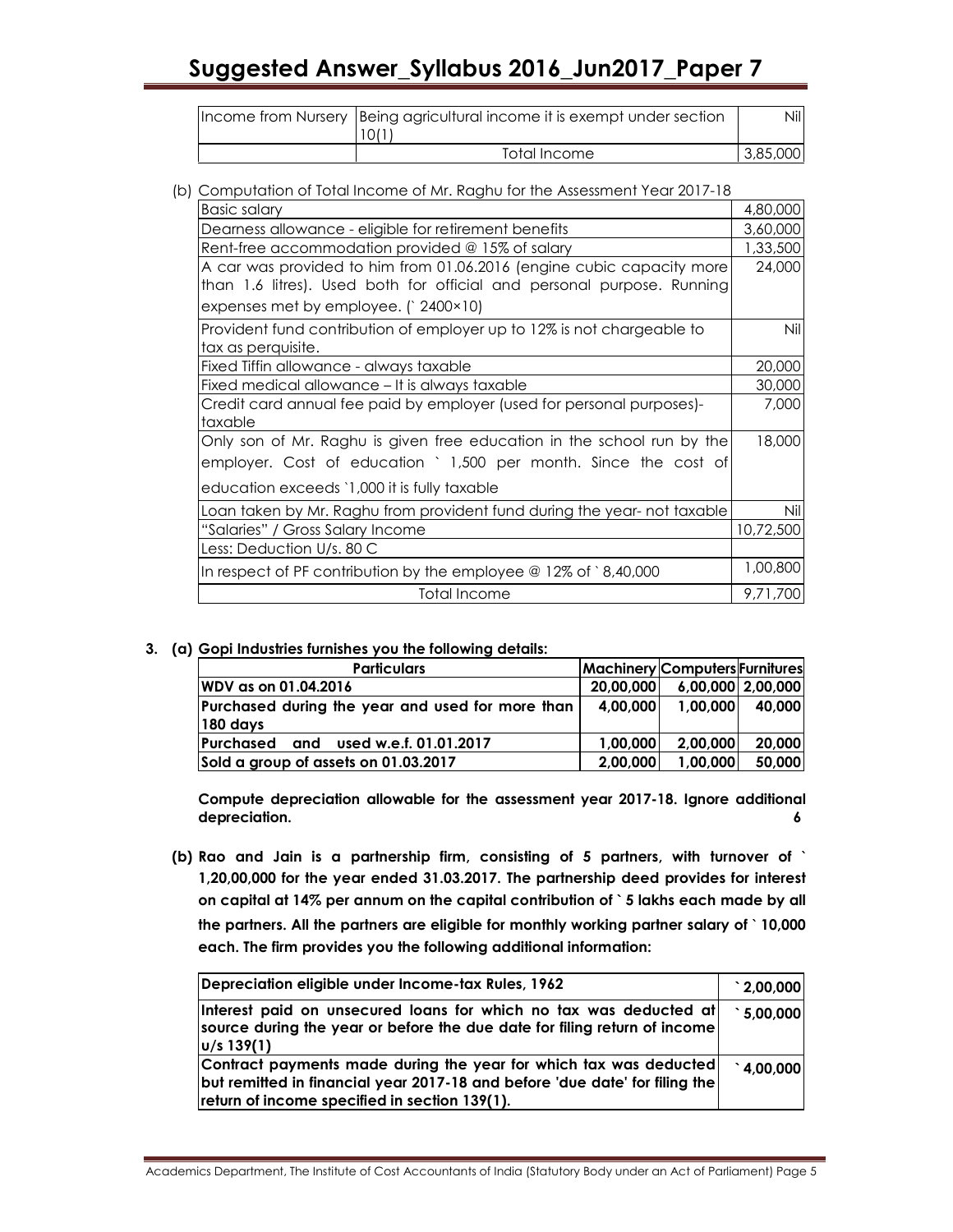Rent paid to a partner Mr. Jain for premises occupied by the firm ` 1,20,000 on which no tax was deducted at source. The reasonable rent for similar premises was determined at ` 1,80,000

The Net Profit of the firm before charging interest on capital and working partner salary as per books was ` 8,40,000. Depreciation notionally computed and provided in the books amounts to ` 1,60,000.

The partners of the firm want you to compute income under section 44AD and also as per regular provisions, and suggest which option would be beneficial to them. 9

### Answer:

### 3. (a)

| Gopi Industries Computation of depreciation for the Assessment Year 2017-18 |           |                                                                 |               |
|-----------------------------------------------------------------------------|-----------|-----------------------------------------------------------------|---------------|
| Particulars                                                                 | Machinery | Computers   Furnitures                                          |               |
| WDV as on 01.4.2016                                                         | 20,00,000 | 6,00,000                                                        | 2,00,000      |
| Purchased during the year and used for more<br>than 180 days                | 4,00,000  | 1,00,000                                                        | 40,000        |
| Purchased and used w.e.f 01.01.2017                                         | 1,00,000  | 2,00,000                                                        | 20,000        |
|                                                                             | 25,00,000 | 9,00,000                                                        | 2,60,000      |
| Less: Sold on 01.3.2017                                                     | 2,00,000  | 1,00,000                                                        | 50,000        |
| WDV before depreciation                                                     | 23,00,000 | 8,00,000                                                        | 2,10,000      |
| Depreciation                                                                |           |                                                                 |               |
| For assets used for more than 180 days                                      | 3,30,000  | 3,60,000                                                        | 19,000        |
|                                                                             |           | $(15\% \text{ of } 22)(60\% \text{ on } 6)(10\% \text{ on } 2)$ |               |
|                                                                             | lakhs)    | lakhs)                                                          | $1.90$ lakhs) |
| For assets used for less than 180 days                                      | 7,500     | 60,000                                                          | 1,000         |
|                                                                             |           | $(7.5\% \text{ of } 1)(30\% \text{ on } 2)(5\%)$                | on.           |
|                                                                             | lakh)     | lakhs)                                                          | 20,000)       |
| <b>Total Depreciation</b>                                                   | 3,37,500  | 4,20,000                                                        | 20,000        |

Note: It is also possible to taken the view that for computing depreciation, the position of the block, as at the year end is to be taken. Value of any asset sold can first be deducted from assets purchased during the year and used for less than 180 days and only if required, from the balance value in the block in such case, depreciation will be:

|                    | More than 180 days   $(23,00,000 \times 15\%) =$   $(7,00,000 \times 60\%) =$ |          | $(21,00,000 \times 10\%) =$ |
|--------------------|-------------------------------------------------------------------------------|----------|-----------------------------|
|                    | 3,45,000                                                                      | 4,20,000 | 2,10,000                    |
| Less than 180 days | Nil                                                                           | 30,000   | Nil                         |
| Total depreciation | 3,45,000                                                                      | 4,50,000 | 2,10,000                    |

| ٠<br>۰.<br>۰, |
|---------------|
|---------------|

Computation of Income from Business for the Assessment Year 2017-18

| Particulars                                                                                                           | Section 44AD   | Regular     |
|-----------------------------------------------------------------------------------------------------------------------|----------------|-------------|
|                                                                                                                       |                | Provisions  |
| Net Profit as per Profit and Loss Account                                                                             |                | 8,40,000    |
| Net Profit as per presumptive provision @ 8%                                                                          | 9,60,000       |             |
| Add:                                                                                                                  |                |             |
| Depreciation debited in the books                                                                                     | Not applicable | 60,000      |
| Premises rent paid to partner being a reasonable amount,  <br>not liable for any disallowance under section 40A(2)(b) | Not applicable | <b>Nill</b> |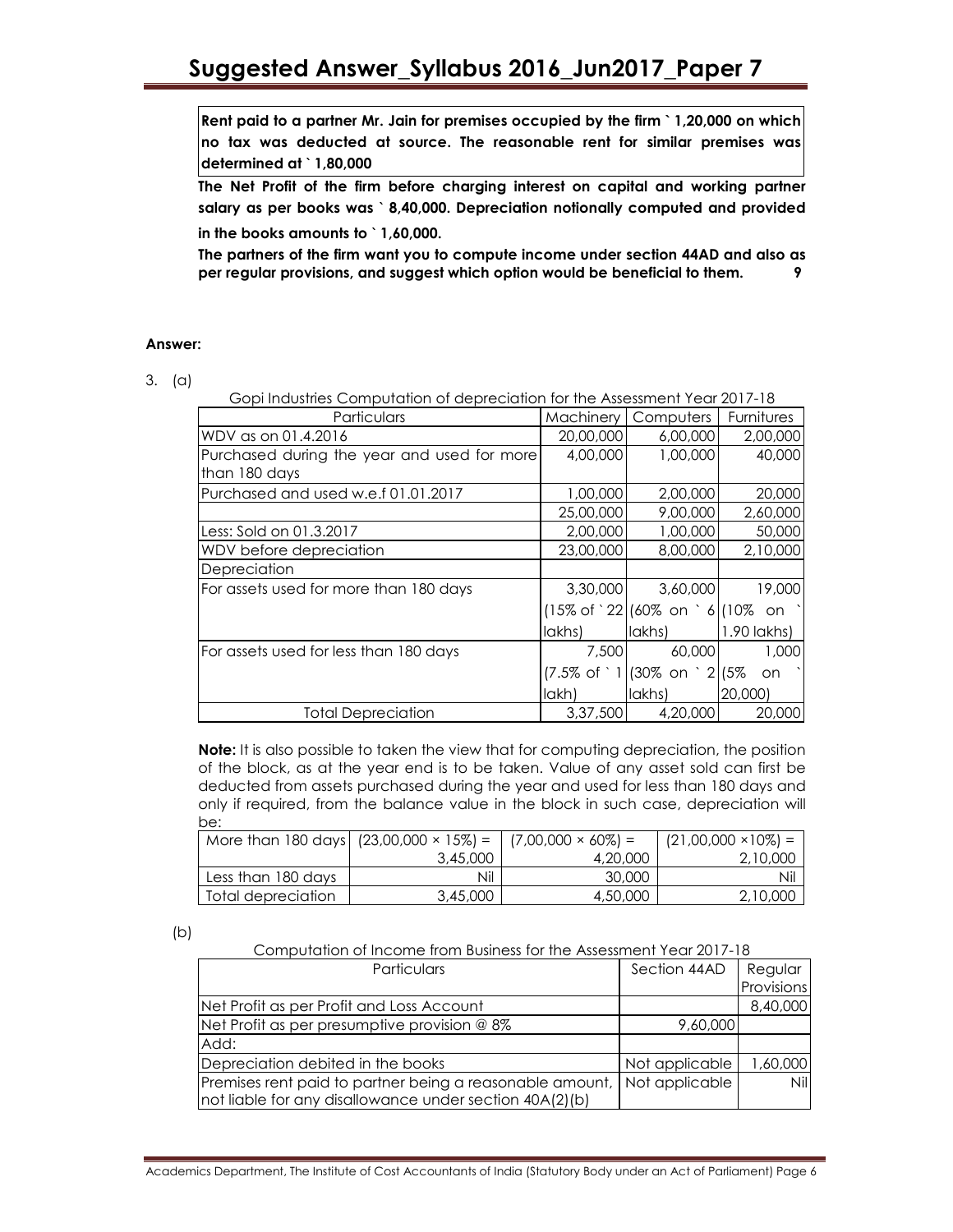| Interest on unsecured loan on which tax was not<br>deducted, hence disallowed @ 30% | Not applicable | 1,50,000  |
|-------------------------------------------------------------------------------------|----------------|-----------|
|                                                                                     |                | 11,50,000 |
| Less: Depreciation under income-tax rules                                           | Not applicable | 2,00,000  |
|                                                                                     |                | 9,50,000  |
| Less: Interest on capital to partners @ 12% of `25 lakhs                            | Not allowed    | 3,00,000  |
| <b>Book Profit</b>                                                                  |                | 6,50,000  |
| Working partner salary allowable                                                    |                |           |
| On First ` 3 lakhs @ $90\% = 2.70.000$                                              |                |           |
| On balance ` 3.50.000 @ 60% = ` 2.10.000                                            |                |           |
| Or Actual salary (10,000 x 12 x 5)= $\degree$ 6,00,000 WEL                          | Not allowed    | 4,80,000  |
| Net Income from Business                                                            | 9,60,000       | 1,70,000  |
| Contract payment: Since TDS is deducted before due date<br>that is no impact        |                |           |

**Suggestion:** As the income chargeable to tax under regular provisions is less than the presumptive income, the firm is advised to opt for regular provisions for filing the return and not opt for section 44AD.

## 4. (a) Xavier Ltd. gives you the following data for the assessment year 2017-18:

| Net Profit as per Profit and Loss Account                                             | 33,00,000 |
|---------------------------------------------------------------------------------------|-----------|
| Amounts debited to Profit and Loss Account:                                           |           |
| Depreciation (includes on revalued assets `5 lakhs)                                   | 17,00,000 |
| Provision for bad and doubtful debts                                                  | 7,00,000  |
| Bank term loan interest (including unpaid amount of `1,00,000                         | 3,00,000  |
| Expenditure on amalgamation (carried out 4 years ago) amortised under<br>section 35DD | 5,00,000  |
| <b>Transfer to general reserve</b>                                                    | 10,00,000 |
| <b>Proposed dividend</b>                                                              | 15,00,000 |
| Provision for taxation (including deferred tax liability)                             | 13,00,000 |
| Expenditures debited on which tax was not deducted at source, though<br>deductible    | 4,50,000  |
| <b>Items credited to Profit and Loss Account:</b>                                     |           |
| Dividend from Indian companies                                                        | 4,00,000  |
| Long-term capital gain on sale of listed shares                                       | 8,00,000  |
| Agricultural income from lands in Karnataka                                           | 3,50,000  |

Additional Information:

- (i) Brought forward depreciation as per books of account ` 6,50,000.
- (ii) Brought forward business loss as per books of account ` 7,20,000.

You are requested to compute book profit of the company under section 115 JB of the Income-tax Act, 1961. 7

(b) Ms. Vidya residing in Chennai acquired a residential house for ` 15,25,000 on 28th May, 1996. It was sold for ` 100 lakhs in July 2016. The stamp duty valuation on the date of sale was ` 110 lakhs. She paid brokerage @2% of sale consideration and on which no tax was deducted at source.

She deposited ` 40 lakhs in REC Capital Gain Bonds in September, 2016 and ` 20 lakhs in NHAI Capital Gain bonds in February 2017. She acquired a residential property in Colombo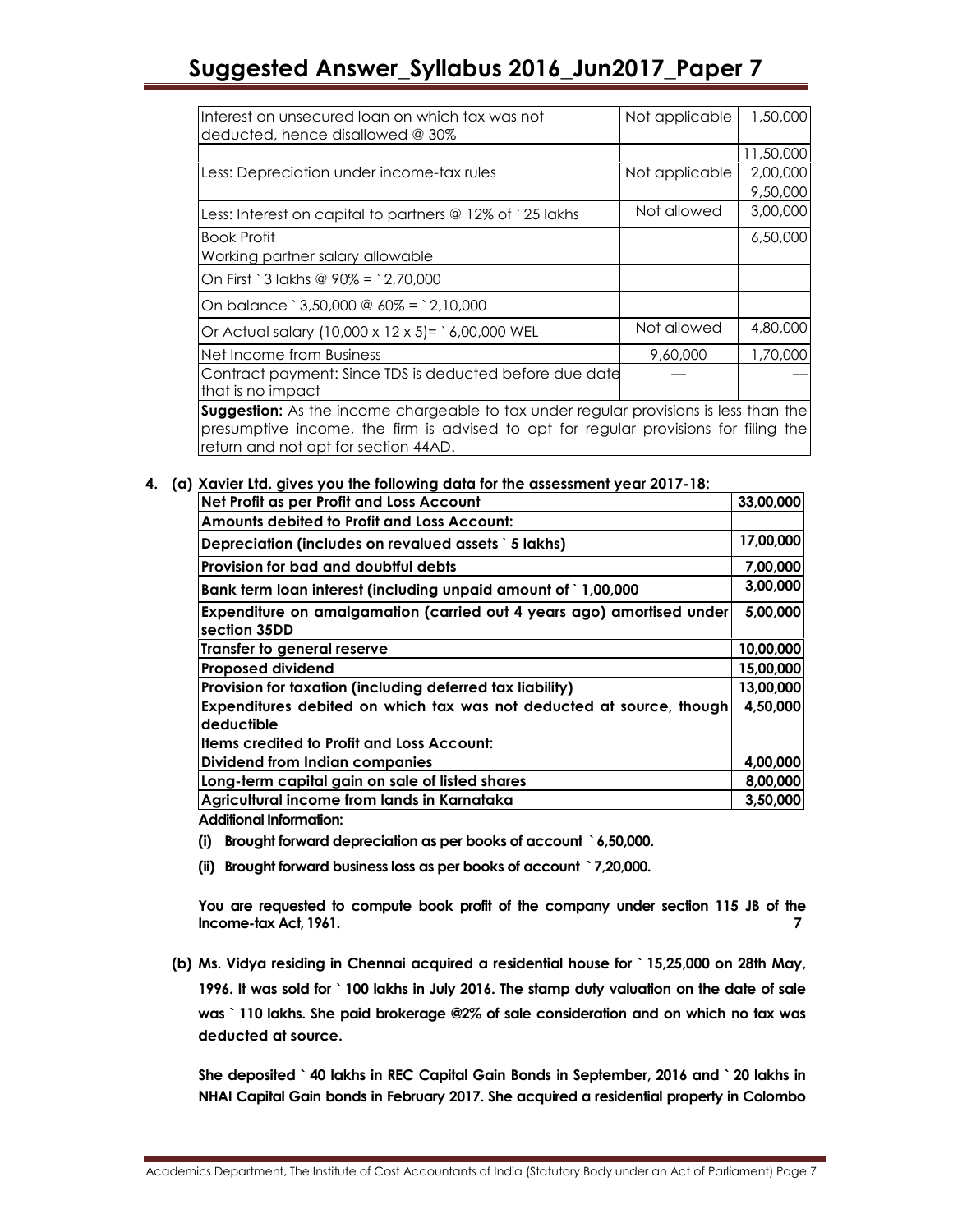for ` 50 lakhs and left for Colombo in August 2016 and occupied the said property. She returned to India in September 2016 leaving the property vacant till the date of sale.

Her other incomes include (i) ` 1,50,000 by way of interest on capital @15% from a firm at Salem; and (ii) income from rubber estates and manufacture of rubber in Kerala amounting to ` 3 lakhs., where rubber is grown and processed by her.

She paid ` 35,000 towards health insurance of her parents who are senior citizens through credit card and paid in cash ` 8,000 towards master health checkup for herself.

Cost Inflation Index : F.Y. 1996-97 = 305; F.Y. 2016-17 = 1125

Compute the total income of Ms. Vidya for the Assessment Year 2017-18 under proper heads of income. Ignore DTAA provisions. 8

### Answer:

| ۰<br>× |  |
|--------|--|

| Computation of book profit under section 113 JB                                                             |           |           |
|-------------------------------------------------------------------------------------------------------------|-----------|-----------|
| Net Profit as per Profit and Loss Account                                                                   |           | 33,00,000 |
| Add:                                                                                                        |           |           |
| Depreciation (includes on revalued assets `5 lakhs)                                                         |           | 17,00,000 |
| Provision for bad and doubtful debts                                                                        |           | 7,00,000  |
| Bank term loan interest (including unpaid amount of `1,00,000) - no<br>adjustment                           |           | Nil       |
| Expenditure on amalgamation (carried out 4 years ago) amortised under<br>section 35DD -no adjustment        |           | Nil       |
| Transfer to general reserve                                                                                 |           | 10,00,000 |
| Proposed dividend                                                                                           |           | 15,00,000 |
| Provision for taxation (including deferred tax liability)                                                   |           | 13,00,000 |
| Expenditures debited on which tax was not deducted at source - no                                           |           | Nil       |
| adjustment                                                                                                  |           |           |
|                                                                                                             |           | 95,00,000 |
| Less: Depreciation excluding depreciation on revalued assets                                                | 12,00,000 |           |
| Dividend from Indian companies - section 10(34)                                                             | 4,00,000  |           |
| Long-term capital gain on sale of listed shares - no adjustment                                             | Nil       |           |
| Agricultural income from lands in Karnataka - section 10(1)                                                 | 3,50,000  |           |
|                                                                                                             |           | 19,50,000 |
| Less: Unabsorbed depreciation or business loss as per books of<br>account, whichever is less, is deductible |           | 6,50,000  |
| <b>Book Profit</b>                                                                                          |           | 69,00,000 |

Computation of Book profit under section 115 JB

(b)

Computation of Total Income of Ms. Vidya for the Assessment Year 2017-18

| <b>Income from Business</b>                          |             |          |
|------------------------------------------------------|-------------|----------|
| Interest on capital from firm @ 12%                  | 1,20,000    |          |
| Income from rubber manufacture @ 35% (balance 65% is | 1,05,000    |          |
| agricultural income). 35% of `3,00,000               |             |          |
|                                                      |             | 2,25,000 |
| <b>Capital Gains</b>                                 |             |          |
| Deemed sale consideration [Sec. 50c]                 | 1,10,00,000 |          |
| Less: Brokerage @2% of `100 lakhs                    | 2,00,000    |          |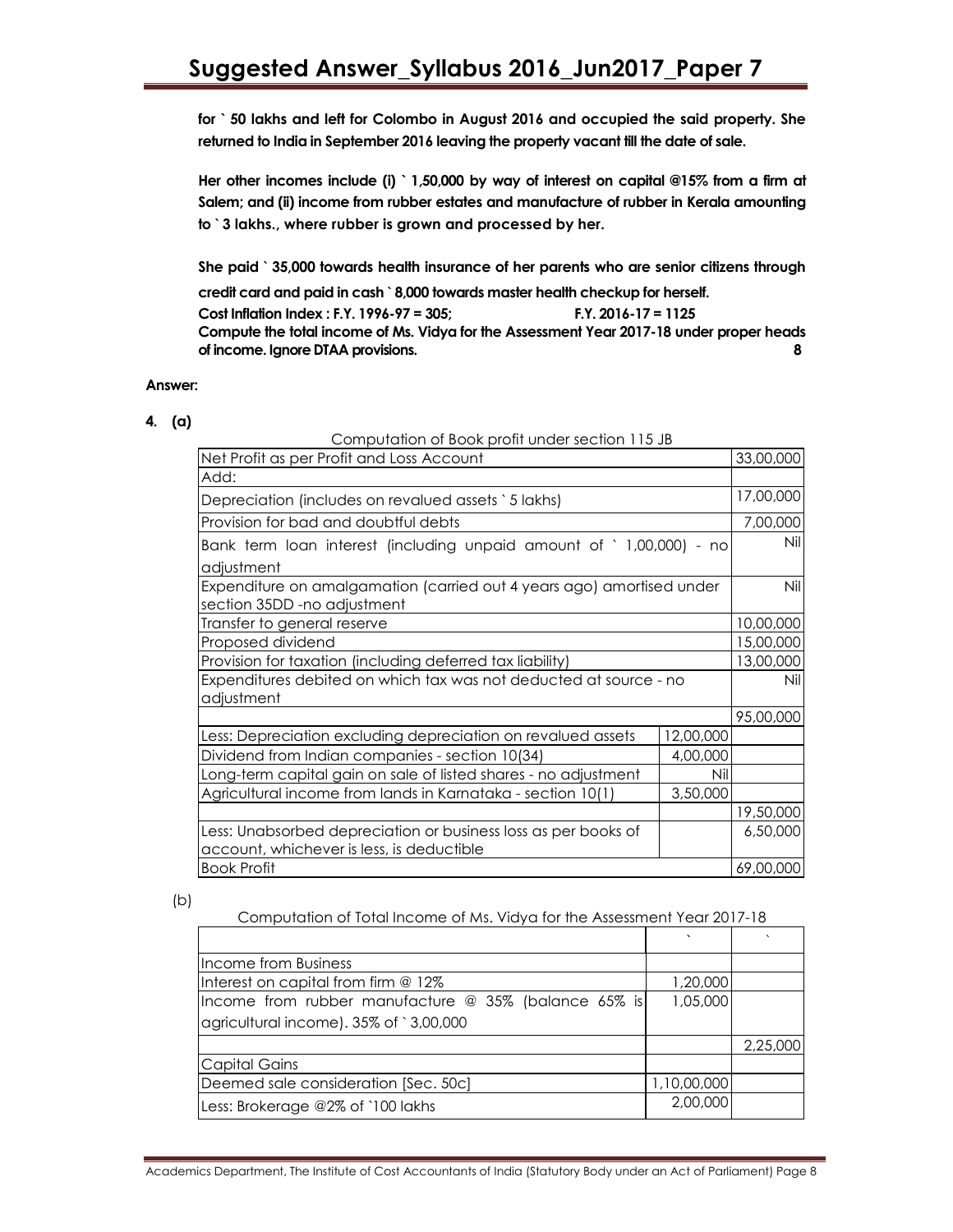|                                                               | 1,08,00,000 |           |
|---------------------------------------------------------------|-------------|-----------|
| Less: Indexed cost of acquisition                             |             |           |
| $15,25,000 \times 1125/305$                                   | 56,25,000   |           |
|                                                               | 51,75,000   |           |
| Less: Exemption under section 54EC                            | 40,00,000   |           |
| Long-term Capital Gain                                        |             | 11,75,000 |
| Though the investment in capital gain bonds was `60 lakhs the |             |           |
| deduction is limited to `40 lakhs for the reason that the     |             |           |
| investment in NHAI was made beyond 6 months after the         |             |           |
| date of sale of residential property.                         |             |           |
| The investment in residential property at Colombo is not      |             |           |
| eligible for exemption under section 54.                      |             |           |
| Gross Total Income                                            |             | 14,00,000 |
| Less: Deduction under section 80D                             |             |           |
| In respect of health insurance of parents limited to          | 30,000      |           |
| In respect of self preventive health checkup                  | 5,000       |           |
|                                                               |             | 35,000    |
| <b>Total Income</b>                                           |             | 13,65,000 |

Note: The house at Colombo being Self – occupied, income charged to tax will be Nil.

- 5. (a) Mr. Chirag has given the following details relating to financial year 2016-17:
	- (i) Received ` 56,000 by way of gift from his friends on the occasion of his marriage.
	- (ii) Purchased a land at Kanpur for ` 12,50,000 for construction of a residential house from a friend. The stamp duty value of the land on the date of purchase was ` 15,00,000.
	- (iii) Interest amounting to ` 1,80,000 relating to earlier years, on enhanced compensation received during the year. Legal expenses incurred ` 25,000.
	- (iv) Received loan of ` 3,50,000 from CNK Private Limited in which Mr. Chirag holds 12% voting power. Accumulated profit in the hands of the company at the time receipt of loan was ` 2,90,000.

Briefly narrate the tax consequences of the aforesaid items, sharing clearly the amount to be taxed in each case.

(b) The following details have been furnished by Parikshit relating to previous year 2016-17:

| <b>Particulars</b>                                                                                                                                      |          |
|---------------------------------------------------------------------------------------------------------------------------------------------------------|----------|
| Income from business (non-speculation)                                                                                                                  | 6,00,000 |
| Interest on fixed deposit (net of TDS)                                                                                                                  | 63,000   |
| (iii) Long-term capital gain on sale of a residential house                                                                                             | 1,00,000 |
| $ $ (iv) Unabsorbed short-term capital loss carried forward from Assessment Year $ $ 1,10,000 $ $<br>2016-17                                            |          |
| $(v)$ Loss in non-speculative business carried on by his wife, Prerana. The<br>business was started with the amount gifted by Parikshit during the year | 45,000   |
| You are required to compute the total income of Parikshit for Assessment Year 2017-18.                                                                  |          |

#### Answer:

5. (a)

Computation of income of Mr. Chirag under the head

### "Income from other sources" for

## Assessment Year 2017-18

Academics Department, The Institute of Cost Accountants of India (Statutory Body under an Act of Parliament) Page 9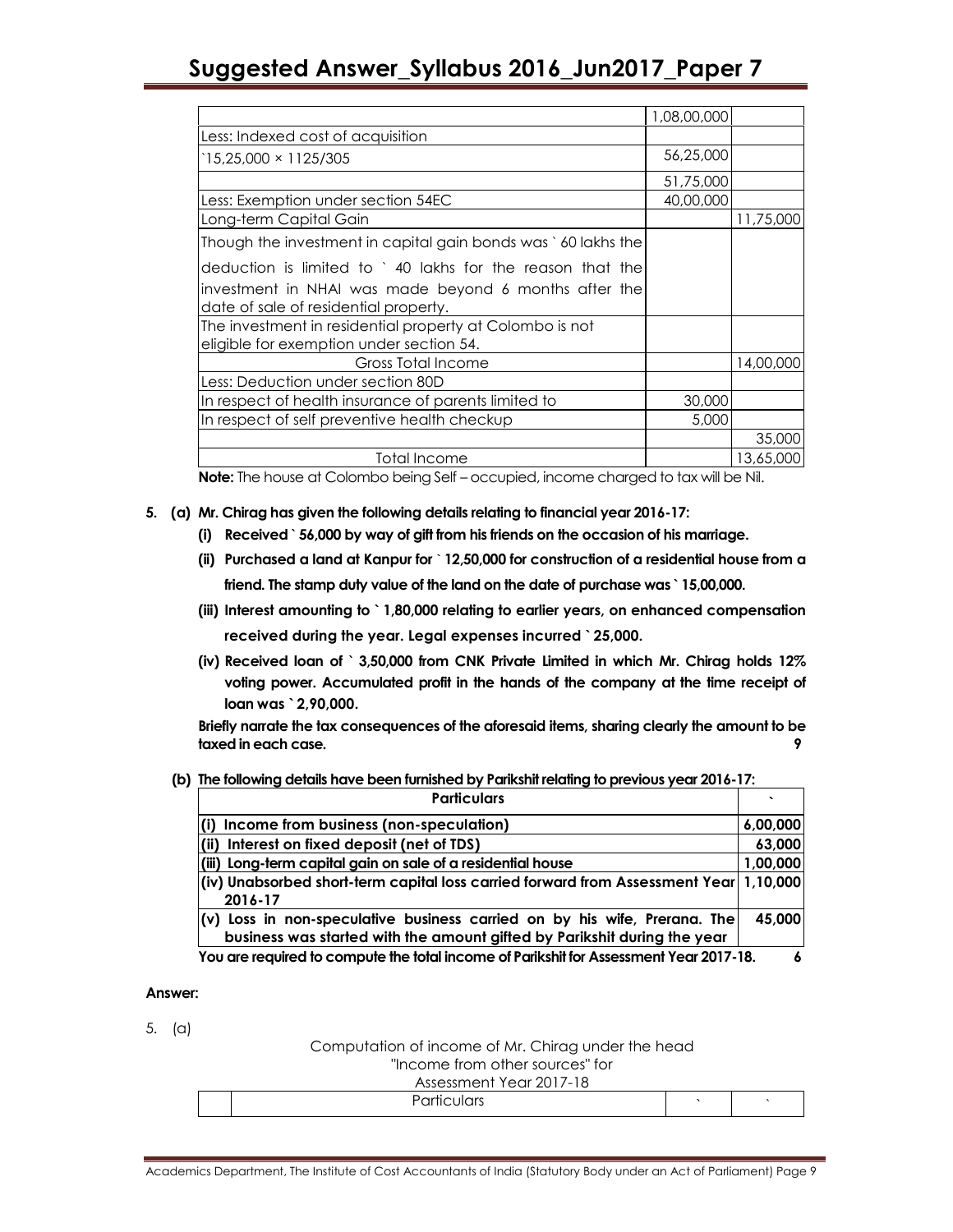| (i)   | Gift from friend on occasion of marriage is not liable to tax        |        | Nil      |
|-------|----------------------------------------------------------------------|--------|----------|
|       | under section $56(2)$ (vii)                                          |        |          |
| (ii)  | Purchase of land from friend for inadequate consideration.           |        | 2,50,000 |
|       | As per section 56(2)(vii), if an individual purchases any            |        |          |
|       | capital asset for a consideration, which is less than fair           |        |          |
|       | market value (stamp duty value) on the date of purchase              |        |          |
|       |                                                                      |        |          |
|       | by an amount exceeding ` 50,000, the excess of fair                  |        |          |
|       | market value over the actual consideration is taxable in             |        |          |
|       | the hands of the buyer                                               |        |          |
| (iii) | Interest relating to earlier years on enhanced compensation 1,80,000 |        |          |
|       | Less: 50% of interest towards litigation expenses                    | 90,000 |          |
|       | Annual chargeable to tax                                             |        | 90,000   |
|       | Irrespective of the method of accounting, such interest is           |        |          |
|       | taxed in the year of receipt                                         |        |          |
| (iv)  | Deemed dividend under section 2(22) (e)                              |        | 2,90,000 |
|       | As CNK Private Ltd is a closely held company and Mr.                 |        |          |
|       | Chirag holds 10% or more voting power, the amount of                 |        |          |
|       | loan to the extent of accumulated profit is deemed to be             |        |          |
|       | dividend in the hands of Chirag under section 2(22)(e)               |        |          |
|       |                                                                      |        |          |

(b)

Computation of total income of Parikhshit for Assessment Year 2017-18

| Particulars                                                                                                          |          |          |
|----------------------------------------------------------------------------------------------------------------------|----------|----------|
| Profits & gains from business or profession                                                                          |          |          |
| Income from own business                                                                                             | 6,00,000 |          |
| Less: Loss suffered in business of Prerana, wife set off under<br>section 72 read with section 64(1)(iv) (Note 1)    | 45,000   |          |
| Income chargeable under this head                                                                                    |          | 5,55,000 |
| Capital gains                                                                                                        |          |          |
| Long-term capital gain on sale of residential house                                                                  | 1,00,000 |          |
| Less: Short-term capital loss carried forward from AY 2016-17 and<br>set off under section 74 to the extent possible | 1,00,000 |          |
| Income Chargeable under this head                                                                                    |          | Nil      |
| Income from other sources                                                                                            |          |          |
| Interest on fixed deposit $($ 63,000 $\times$ 100/90) Gross                                                          |          | 70,000   |
| Total Income                                                                                                         |          | 6,25,00  |

Notes:

- 1. For the purpose of clubbing under section 64, income includes "loss". Hence, loss from business of Prerana, wife has been set off
- 2. Unabsorbed short-term capital loss of `10,000 (`1,10,000 ` 1,00,00) shall be carried forward under section 74.

6. (a) Mr. Sengupta (aged 65 years) is a retired person drawing a monthly pension of ` 6,000. His taxable long-term capital gain from sale of painting during the previous year 2016-17 is ` 2,75,000. He has no other income during the year. Compute his tax liability for Assessment Year 2017-18 (i) if he is resident and (ii) if he is nonresident. 8

- (b) (i) What is "charitable purpose" as envisaged by section 2(15)? 6
	- (ii) Is audit of accounts of charitable trust mandatory under the Income-tax Act, 1961? 1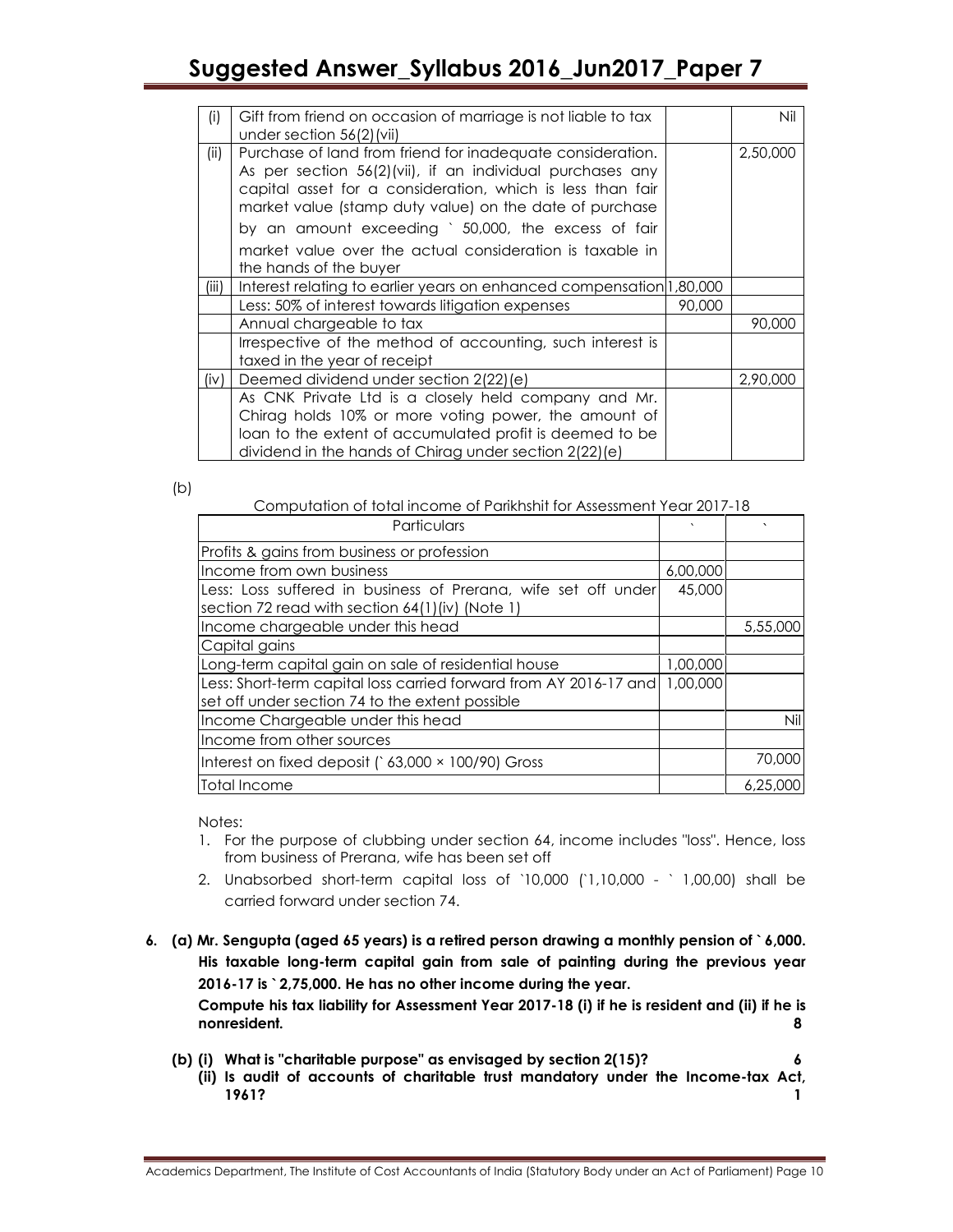Answer:

6. (a)

Tax liability if Mr. Sengupta is resident

| Total income $(6,000 \times 12 + 2,75,000)$                           |          | 3,47,000 |
|-----------------------------------------------------------------------|----------|----------|
| Tax on income other than long-term capital gain                       |          | Nil      |
| Tax on long-term capital gain:                                        |          |          |
| Excess of basic exemption limit on other income ('3,00,000 - '72,000) | 2,28,000 |          |
| 20% of (`2,75,000 - `2,28,000)                                        |          | 9,400    |
| Education cess & SHEC $@3\%$                                          |          | 282      |
| Tax liability                                                         |          | 9.682    |

Tax liability if Mr. Sengupta is non-resident

| Tax on income other than long-term capital gain        |        |
|--------------------------------------------------------|--------|
| Tax on long-term capital gain: 20% of `2,75,000 (Note) | 55,000 |
| Education cess & SHEC @ 3%                             | 1,650  |
| Tax liability                                          |        |

## Note:

Г

Where the individual assessee is non-resident, he is not entitled to deduct the excess of basic exemption limit over other income from long-term capital gain for computing tax liability (section 112).

- (b) (i) As per section 2(15), "charitable purpose includes the following:
	- (a) Relief of the poor
	- (b) Education
	- (c) Yoga
	- (d) Medical relief
	- (e) Preservation of environment (including water sheds, forests and wild life)
	- (f) Preservation of monuments or places or objects of artistic or historic interest
	- (g) Advancement of any other object of general public utility.

The advancement of any other object of general public utility shall not be treated charitable purpose, if it involves any activity in the nature of trade, commerce or business or any activity of rendering any service in relation to any trade, commerce or business, for any consideration, irrespective of the nature of use or application or retention of the income from such activity.

However, the above restriction is not applicable if such activity is undertaken in the course of carrying out of such advancement of any other object of general public utility and the aggregate receipts from such activity or activities during the previous year, do not exceed 20% of the total receipts of the charitable trust.

- (ii) Audit of accounts of charitable trust is mandatory, if the total income without considering exemption under sections 11 and 12, exceeds the basic exemption limit.
- 7. (a) CKS Ltd., an Indian company, intends to distribute dividend of ` 100 lakhs to its shareholders. It also received the following dividends during the year ended 31-3- 2017:
	- (i) ` 20 lakhs from MNO Ltd., Indian subsidiary company, which paid dividend distribution tax.

Academics Department, The Institute of Cost Accountants of India (Statutory Body under an Act of Parliament) Page 11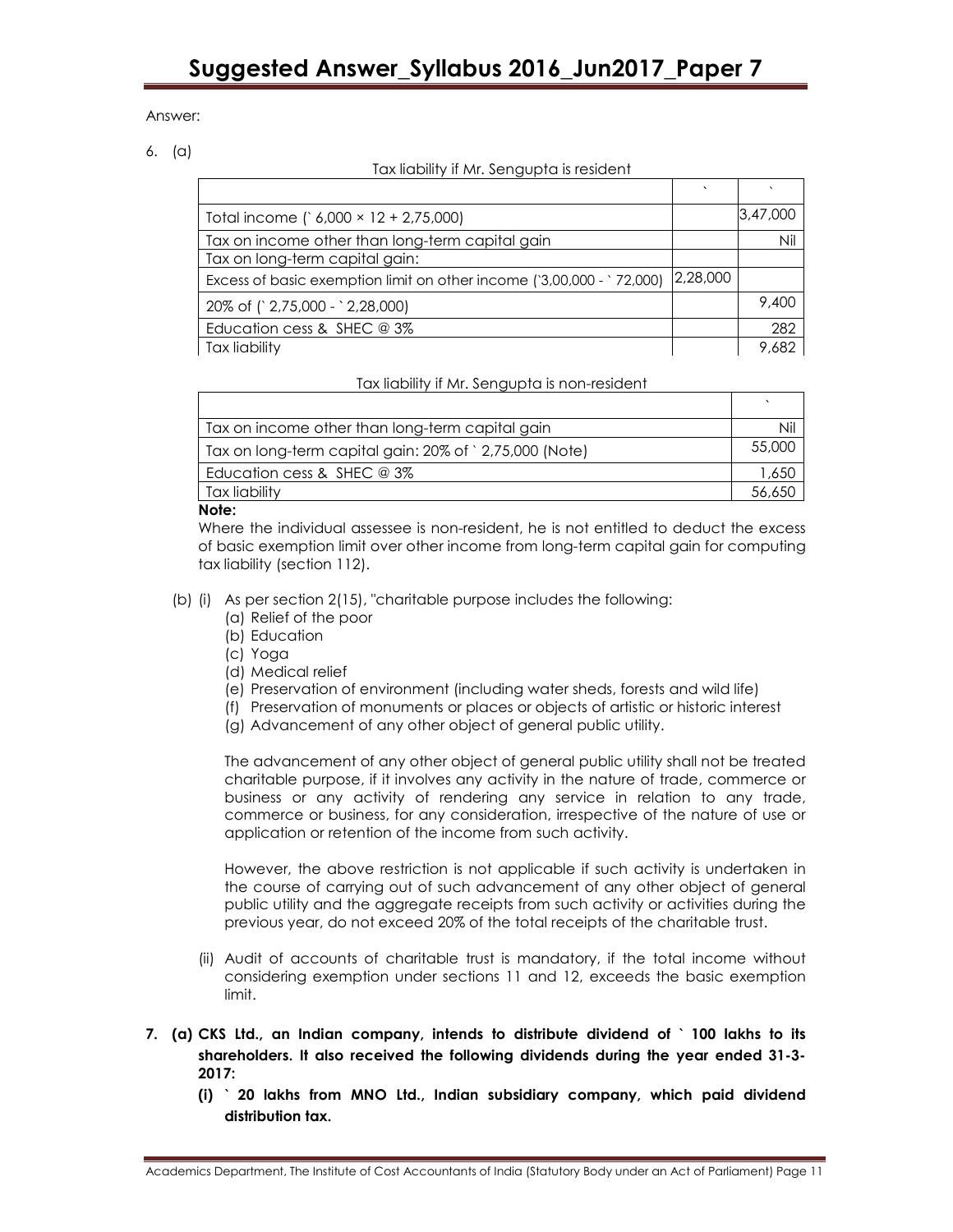- (ii) ` 4,50,000 received from KKR Ltd., a foreign company in which CKS Ltd. hold 30% share.
- (iii) ` 3,00,000 received from IPL Ltd., a foreign company in which CKS Ltd. holds 25% share.

Compute the dividend distribution tax (DDT) payable by CKS Ltd. if such dividends are paid during the financial year 2016-17.

Also compute the tax payable by CKS Ltd., on its total income assuming business income (computed) is ` 1,85,00,000. 9

(b) Answer the following questions in the context of the provisions relating to advance tax:

6

- (i) Who is not liable to pay advance tax, in case of individual assesses?
- (ii) State the due dates of installment for payment of advance tax and the amount of installment for such assessees who are not covered under the provisions of section 44AD.

### Answer:

7. (a)

Computation of dividend distribution tax payable

| Particulars                                                 |           |             |
|-------------------------------------------------------------|-----------|-------------|
| Dividend to be distributed by CKS Ltd.                      |           | 1,00,00,000 |
| Less: Dividend received from MNQ Ltd, Indian subsidiary     | 20,00,000 |             |
| company on which DDT was paid                               |           |             |
| Dividend received from KKR Ltd., a foreign company in which | 4,50,000  |             |
| CKS Ltd. holds 30% shares                                   |           |             |
|                                                             |           | 24,50,000   |
| Net amount on which DDT is payable                          |           | 75,50,000   |
| Net dividend to be grossed up $(35,50,000 \times 100/85)$   |           | 88,82,353   |
| DDT payable: 88,82,353 × 17.304% (Note: 1)                  |           | 15,37,002   |

#### Computation of tax payable on total income

|                                                             | $\mathbf{v}$ |             |
|-------------------------------------------------------------|--------------|-------------|
| Income from business                                        |              | 1,85,00,000 |
| Income from other sources                                   |              |             |
| Dividend from Indian subsidiary, MNO Ltd exempted from tax  |              |             |
| under section 10(34)                                        |              |             |
| Dividend from KKR Ltd and IPL Ltd.                          | 7,50,000     | 7,50,000    |
| Total income                                                |              | 1,92,50,000 |
| Tax on dividend received from KKR Ltd at 15% as per section |              | 67,500      |
| 115BBD $(4,50,000 \times 15\%)$                             |              | 56,40,000   |
| Tax on other income: 30% of (`1,92,50,000 - `4,50,000)      |              |             |
|                                                             |              | 57,07,500   |
| Add: Surcharge at 7%                                        |              | 3,99,525    |
|                                                             |              | 61,07,025   |
| Education cess @ 3%                                         |              | 1,83,211    |
| Tax liability                                               |              | 62,90,236   |
| Tax liability (rounded off) u/s 288B                        |              | 6290,240    |

 (Note: 1): DDT payable: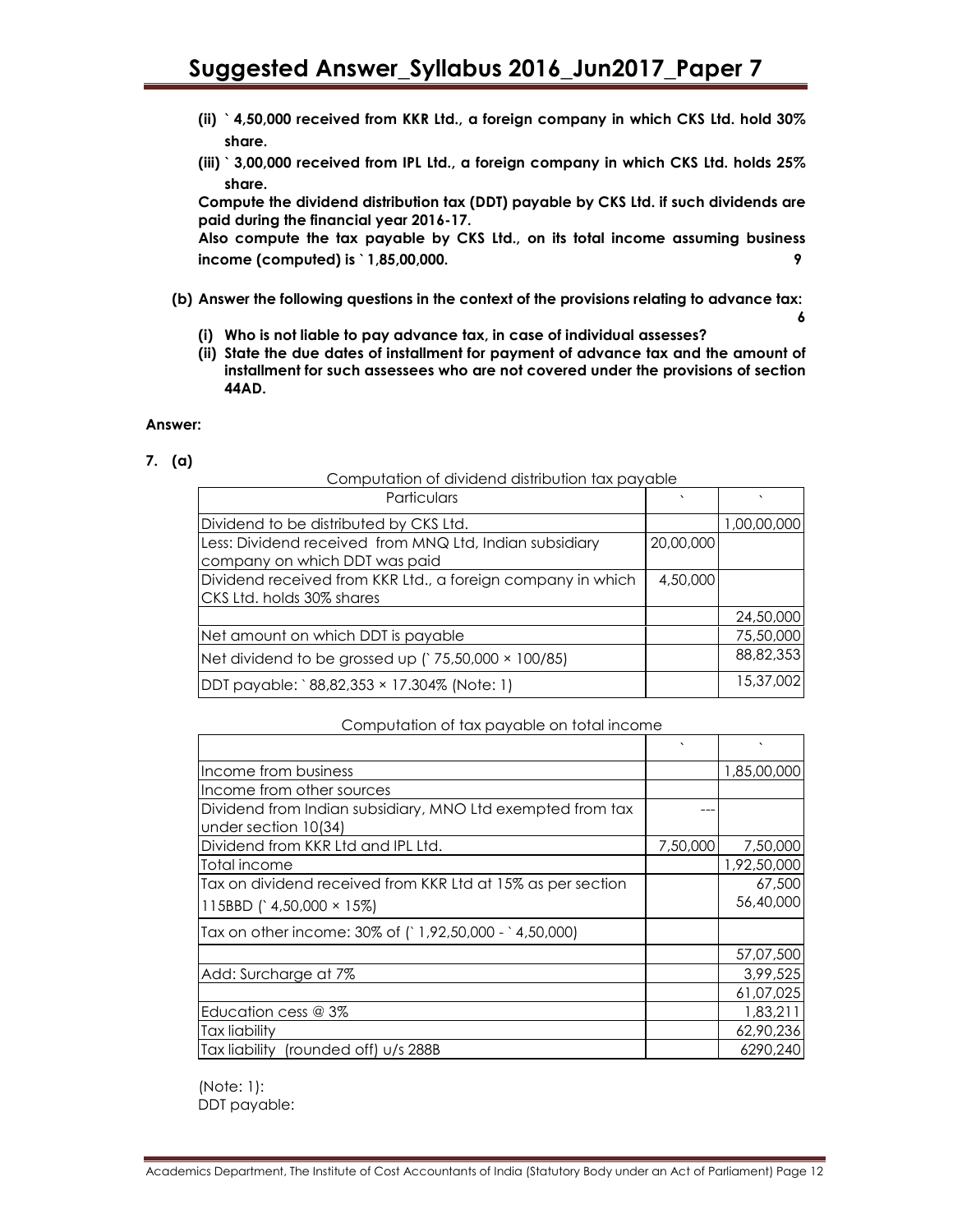$7550000 \times 15/85 = 1332353$ Add: S.C @  $12\% = \frac{159882}{159882}$  1492235 Add: Cess @ 3% 44,767 1,537,002

- (b) (i) As per section 207(2), an individual who is resident in India is not liable to pay advance tax, if-
	- (a) he does not have any income chargeable under the head "profits and gains from business or profession" and
	- (b) he is of the age of 60 years or more at anytime during the year.

(ii)

| Due date of installment | Amount payable                                                                |
|-------------------------|-------------------------------------------------------------------------------|
|                         | On or before 15th June of the Not less than 15% of such advance tax           |
| previous year           |                                                                               |
|                         | On or before 15th September Not less than 45% of such advance tax, as reduced |
| of the previous year    | by the amount paid in the earlier installment                                 |
|                         | On or before 15th December Not less than 75% of such advance tax, as reduced  |
| of the previous year    | by the amount paid in the earlier installment                                 |
|                         | On or before 15th March of The whole amount of such advance tax, as           |
| the previous year       | reduced the amount or amounts paid in the earlier                             |
|                         | installment or installments                                                   |

# 8. Write short notes on any three of the following:  $5\times3=15$

- (a) Features of ICDS
- (b) Adjustments required to be made while processing the return of income, u/s 143(1).
- (c) Provisions of Equalization levy as per the Finance Act, 2016.
- (d) Revised return of income: Meaning and interplay of section 139(5).

# Answer:

# (a) Features of ICDS

 1. As per section 145(2) the central Government has power to notify from time to time income computation and disclosure standards to be followed by any class of assessee or in respect of any class of income.

 2. ICDS are applicable to the assessees who are following mercantile system of accounting. The same shall not apply to the assessee following cash system of accounting.

 3. If there is a conflict between the provision of the Act and the provisions of ICDS, the provisions of the Act shall prevail.

 4. ICDS are relevant for computation of income under the heads "profits and gains from business or profession" and "income from other sources" and not for preparation of accounts of the assessee.

- 5. Where the income of the assessee under the above two heads of income has not been computed in accordance with ICDS, the Assessing Officer may make an assessment in the manner provided for best judgement assessment laid down in section 144.
- (b) Adjustments required to be made in processing of return under section 143(1) Following adjustments are to be made in course of processing of return under section
	- 143(1):
	- (i) any arithmetical error in the return.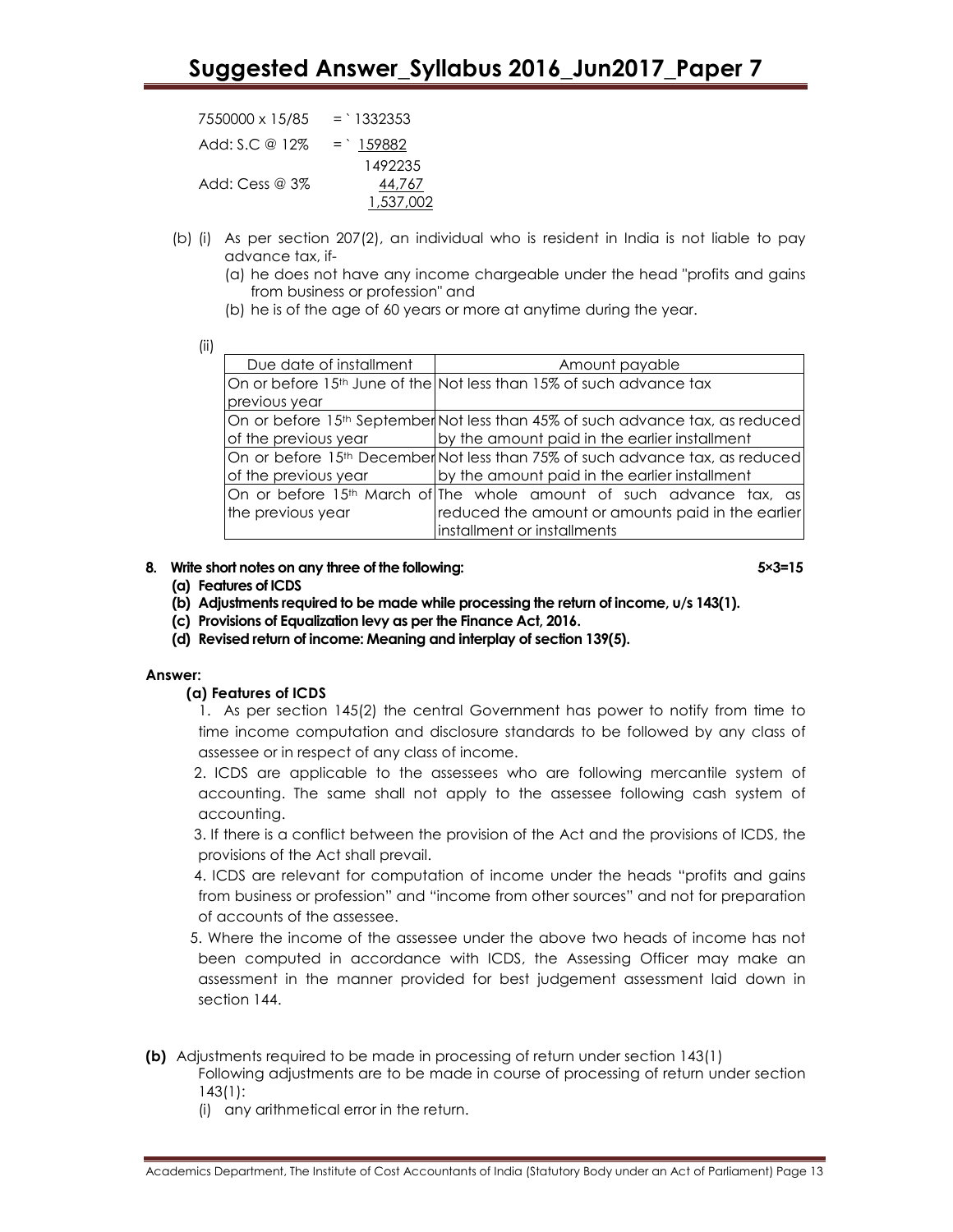- (ii) an incorrect claim, if such incorrect claim is apparent from any information in the return.
- (iii) disallowance of loss claimed, if return of the previous year for which set off of loss is claimed was furnished after the due date specified in section 139(1).
- (iv) disallowance of expenses indicated in the audit report, but not considered in computation of total income in the return.
- (v) disallowance of deductions claimed under sections 10AA, 80-IA, 80-IAB, 80-IB, 80- IC,Section 80ID, Section 80IE, if the return is furnished beyond the due date specified thereunder.
- (vi) Addition of income appearing in Form 16, 16A or 26AS, which has not been included whole computing the income in the said return.
- (c) In terms of the recommendations of the aforesaid Committee on Taxation of E-Commerce, with effect from 1.6.2016, a new Chapter VIII has been inserted to provide for as under:
	- 1. **Charge of Equalization levy:** On and from the date of commencement of this Chapter VIII, there shall be charged an equalisation levy at the rate of six percent of the amount of consideration for any specified service received or receivable by a person, being a non-resident from:
		- (i) a person resident in India and carrying on business or profession; or
		- (ii) a non-resident having a permanent establishment in India.

Meaning of specified service: Under section 165(i) of the Finance Act 2016, "specified service" means online advertisement, any provision for digital advertising space or any other facility or service for the purpose of online advertisement and includes any other service as may be notified by the Central Government in this behalf.

- 2. When equalisation levy is not chargeable: Under Section 165(2), the equalisation levy shall not be charged where:
	- (a) the non-resident providing the specified service has a permanent establishment in India and the specified service is effectively connected with such permanent establishment;
	- (b) the aggregate amount of consideration for specified service received or receivable in a previous year by the non-resident from a person resident in India and carrying on business or profession, or from a nonresident having a permanent establishment in India, does not exceed one. lakh rupees; or
	- (c) where the payment for the specified service by the person resident in India, or the permanent establishment in India is not for the purposes of carrying out business or profession.

# (d) Revised return of income

As per section 139(5), if any person having furnished his return under section 139(1) (i.e. original return filed within due date) or section 139(4) (i.e. belated return) discovers any omission or any wrong statement therein, he may furnish a revised return.

The time limit for filing revised return is before the expiry one year from the end of the relevant assessment year or before the completion of assessment, whichever is earlier.

If an intimation under section 143(1) is received by the assessee, he can still furnish a revised return within the time limit stated above, as such intimation is not treated as an assessment order.

A return filed in response to notice under section 142(1) cannot be revised under